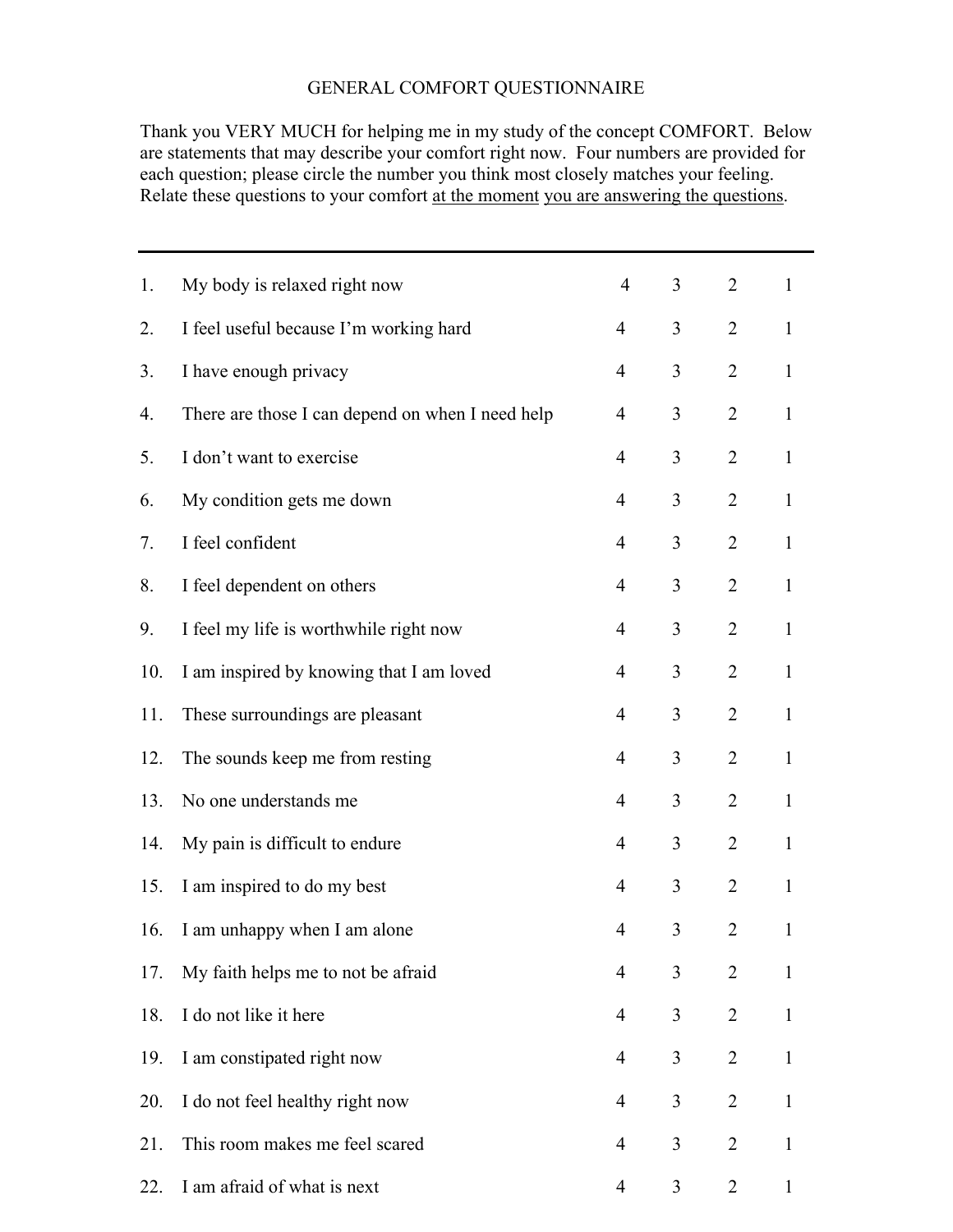|     |                                                                | Strongly<br>Agree        |   | Strongly<br>Disagree |              |  |
|-----|----------------------------------------------------------------|--------------------------|---|----------------------|--------------|--|
|     |                                                                |                          |   |                      |              |  |
| 23. | I have a favorite person(s) who makes me feel cared for        | 4                        | 3 | $\overline{2}$       | $\mathbf{1}$ |  |
| 24. | I have experienced changes which make me feel uneasy           | 4                        | 3 | $\overline{2}$       | $\mathbf{1}$ |  |
| 25. | I am hungry                                                    | $\overline{\mathcal{A}}$ | 3 | $\overline{2}$       | $\mathbf{1}$ |  |
| 26. | I would like to see my doctor more often                       | $\overline{4}$           | 3 | $\overline{2}$       | $\mathbf{1}$ |  |
| 27. | The temperature in this room is fine                           | $\overline{4}$           | 3 | $\overline{2}$       | $\mathbf{1}$ |  |
| 28. | I am very tired                                                | 4                        | 3 | $\overline{2}$       | $\mathbf{1}$ |  |
| 29. | I can rise above my pain                                       | $\overline{\mathcal{A}}$ | 3 | $\overline{2}$       | $\mathbf{1}$ |  |
| 30. | The mood around here uplifts me                                | $\overline{4}$           | 3 | $\overline{2}$       | $\mathbf{1}$ |  |
| 31. | I am content                                                   | $\overline{4}$           | 3 | $\overline{2}$       | $\mathbf{1}$ |  |
| 32. | This chair (bed) makes me hurt                                 | $\overline{\mathcal{A}}$ | 3 | $\overline{2}$       | $\mathbf{1}$ |  |
| 33. | This view inspires me                                          | 4                        | 3 | $\overline{2}$       | $\mathbf{1}$ |  |
| 34. | My personal belongings are not here                            | $\overline{\mathcal{A}}$ | 3 | $\overline{2}$       | $\mathbf{1}$ |  |
| 35. | I feel out of place here                                       | $\overline{\mathcal{A}}$ | 3 | $\overline{2}$       | $\mathbf{1}$ |  |
| 36. | I feel good enough to walk                                     | $\overline{\mathcal{A}}$ | 3 | $\overline{2}$       | $\mathbf{1}$ |  |
| 37. | My friends remember me with their cards and phone calls 4<br>3 |                          |   | $\overline{2}$       | 1            |  |
| 38. | My beliefs give me peace of mind                               | 4                        | 3 | $\overline{2}$       | $\mathbf{1}$ |  |
| 39. | I need to be better informed about my health                   | $\overline{4}$           | 3 | $\overline{2}$       | $\mathbf{1}$ |  |
| 40. | I feel out of control                                          | $\overline{\mathcal{A}}$ | 3 | $\overline{2}$       | $\mathbf{1}$ |  |
| 41. | I feel crummy because I am not dressed                         | 4                        | 3 | $\overline{2}$       | $\mathbf{1}$ |  |
| 42. | This room smells terrible                                      | 4                        | 3 | $\overline{2}$       | $\mathbf{1}$ |  |
| 43. | I am alone but not lonely                                      | 4                        | 3 | $\overline{2}$       | $\mathbf{1}$ |  |
| 44. | I feel peaceful                                                | 4                        | 3 | $\overline{2}$       | $\mathbf{1}$ |  |